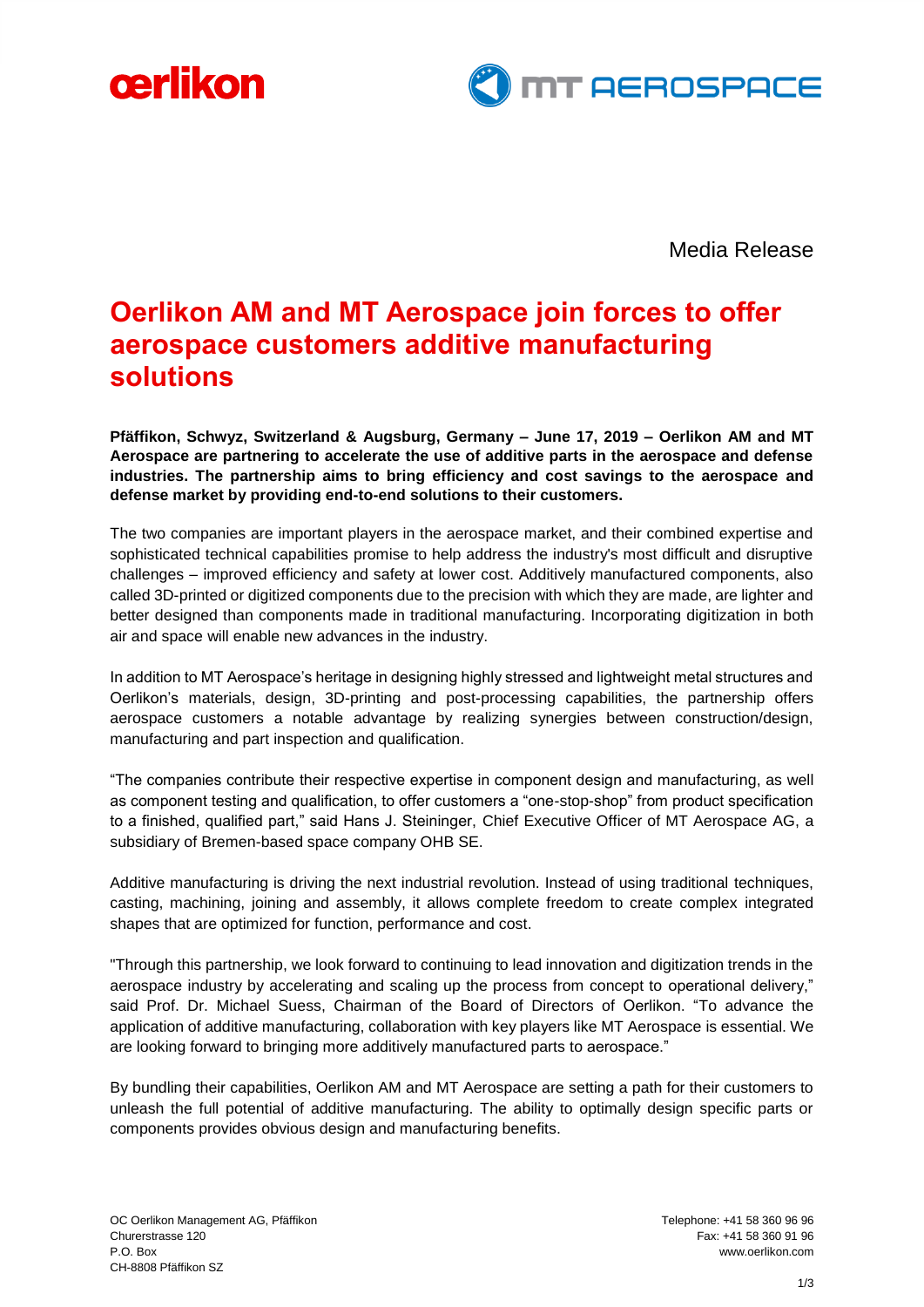



Oerlikon and MT Aerospace are exhibiting at the Paris Airshow, a leading trade fair for the aviation and space industry, which takes place in Paris, France, from June 17 to 20, 2019. Oerlikon is showcasing its additive manufacturing, coating and turbine component solutions at booth G79 in Hall 2B. MT Aerospace will host Paris Airshow visitors at booth C 318 in Hall 2C, where it will display its 3D-expertise.

## **About Oerlikon**

Oerlikon engineers materials, equipment and functional surfaces while providing expert services that enable our customers to have better performing products and systems with extended lifespans. A Swiss technology Group with over 100 years of tradition, Oerlikon operates its business in two Segments – Surface Solutions and Manmade Fibers – and has a global footprint of more than 10 500 employees at 175 locations in 37 countries. In 2018, Oerlikon generated CHF 2.6 billion in sales and invested around CHF 120 million in R&D.

### **Oerlikon in aerospace**

Aerospace is one of Oerlikon's focus markets, where customers benefit from solutions that improve safety, aircraft power and efficiency. Oerlikon supports aerospace customers throughout the entire value chain with a portfolio ranging from coatings for cutting tools for the machining of aerospace components, wear protection for critical parts, abradable and thermal barrier coatings to powder and services for additive manufacturing. Oerlikon's advanced materials, functional coatings and process technologies boost performance and improve safety and fuel efficiency, while reducing emissions. These solutions not only meet customers' exact technical requirements but are also efficient and cost-effective.

### **About MT Aerospace**

MT Aerospace, a subsidiary of the Bremen-based space company OHB SE, is an internationally leading company in the aerospace industry with 700 employees at sites in Augsburg, Mainz (Germany), Cagliari (Italy), Santiago de Chile and Kourou (French Guyana). MT Aerospace develops and manufactures key components for the ARIANE European launch system, the Airbus fleet, space vehicles and satellites. MT Aerospace is a technology leader in lightweight structures using metal and composite materials. With a work share of 10%, it is the largest supplier to the ARIANE program outside France.

#### **Image credits**

Image 1: Bionically optimized bracket for possible space application, © Oerlikon AM Image 2: Additive manufactured inter-locking end fitting for load introduction into a hybrid driveshaft, © Oerlikon AM

### **For further information, please contact:**

Andreas Schwarzwälder Head of Investor Relations Head of Group Communications & Marketing a.i. Tel: +41 58 360 96 22 a.schwarzwaelder@oerlikon.com www.oerlikon.com

Günther Hörbst OHB SE Head of Corporate Communications Tel: +49 421 20209438 guenther.hoerbst@ohb.de [www.ohb.de](http://www.ohb.de/)

Dr. Kerstin Reinsch Global Head of Marketing & Communications Business Unit Additive Manufacturing Tel: +49 89 2030 15 035 kerstin.reinsch@oerlikon.com www.oerlikon.com

Holsworth Nivart MT Aerospace AG Head of PR & Communications Tel.: +49 821 505 1033 [pr@mt-aerospace.de](mailto:pr@mt-aerospace.de) [www.mt-aerospace.de](http://www.mt-aerospace.de/) 

OC Oerlikon Management AG, Pfäffikon Telephone: +41 58 360 96 96 Churerstrasse 120 Fax: +41 58 360 91 96 P.O. Box www.oerlikon.com CH-8808 Pfäffikon SZ